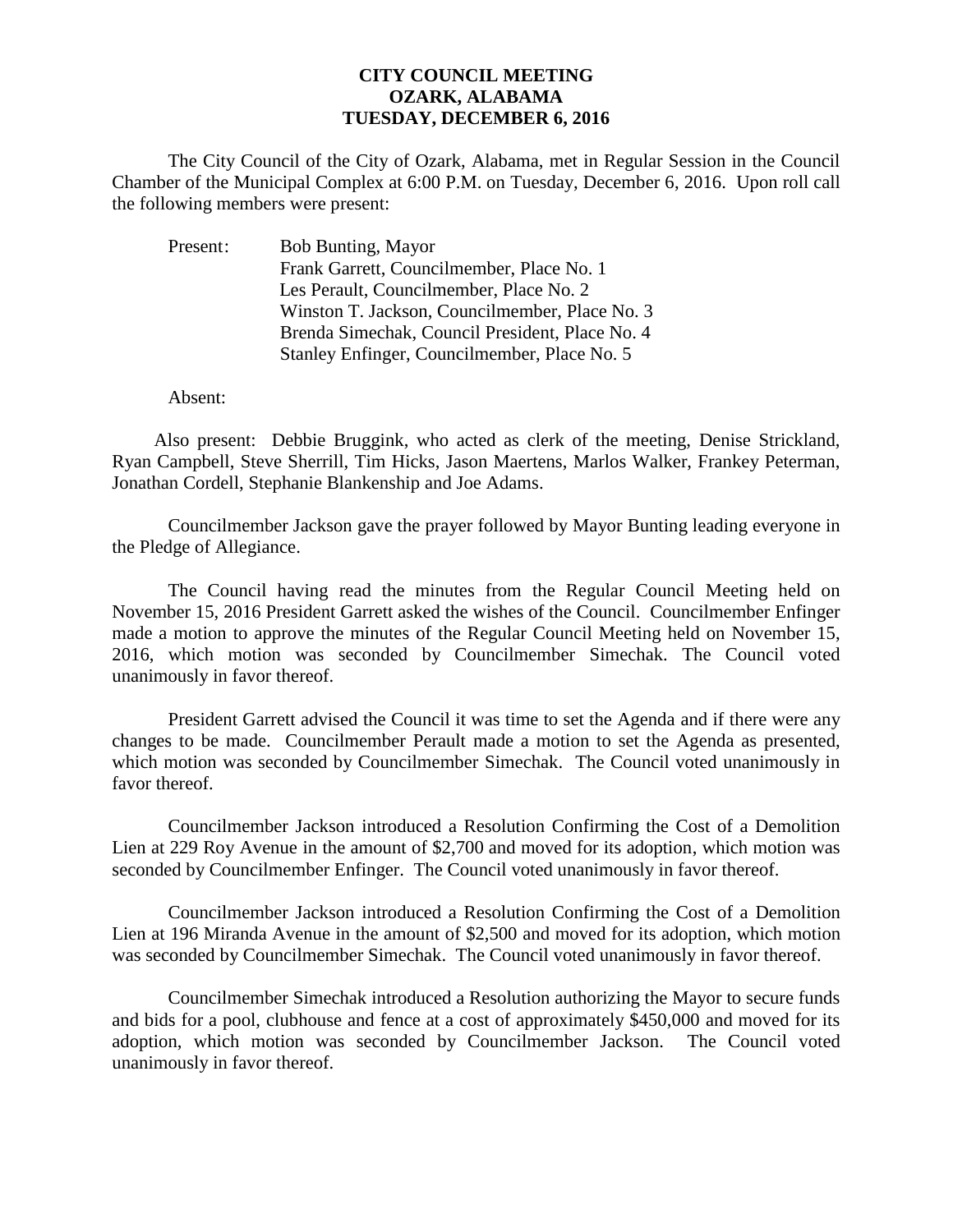Councilmember Jackson introduced a Resolution requiring appointments made to Commissions, Boards and Committees be residents of the City of Ozark and moved for its adoption, which motion was seconded by Councilmember Perault. The Council voted unanimously in favor thereof.

Councilmember Enfinger introduced a Resolution Declaring Surplus Property in the Police Department and moved for its adoption, which motion was seconded by Councilmember Simechak. The Council voted unanimously in favor thereof.

Councilmember Simechak made a motion to suspend the rules, which motion was seconded by Councilmember Enfinger. The Council voted unanimously in favor thereof. Councilmember Simechak introduced an Ordinance amending Section 9-83 of Chapter 9. Health and Sanitation, Article VI, Smoking in Public Places, of the Code of Ordinances of the City of Ozark, which motion was seconded by Councilmember Enfinger. The Council voted unanimously in favor thereof.

Councilmember Jackson made a motion to approve a Lease at the Ozark-Dale County Technology Center for Developing Industry to ASA Services, LLC for one year beginning December 7, 2016 and extending through and including November 31, 2017 in the amount of \$156 per month, which motion was seconded by Councilmember Perault. The Council voted unanimously if favor thereof.

Councilmember Enfinger made a motion to re-appoint Woody Head and Jennifer McLeod to the Board of Zoning Adjustments for a 3 year term, which motion was seconded by Councilmember Jackson. The Council voted unanimously if favor thereof.

Councilmember Perault made a motion to appoint Dale Moates and Jaqueline Ogutveren to the Board of Zoning Adjustments for a 3 year term, which motion was seconded by Councilmember Enfinger. The Council voted unanimously if favor thereof.

Councilmember Simechak made a motion to table the appointment to the Medical Clinic Board until the December 20, 2016 meeting, which motion was seconded by Councilmember Enfinger. The Council voted unanimously if favor thereof

Councilmember Jackson made a motion to go into Executive Session to discuss Good Names and Character and pending litigation, which motion was seconded by Councilmember Enfinger. The Council voted unanimously in favor thereof.

Councilmember Jackson made a motion to come out of Executive Session, which motion was seconded by Councilmember Simechak. The Council voted unanimously in favor thereof.